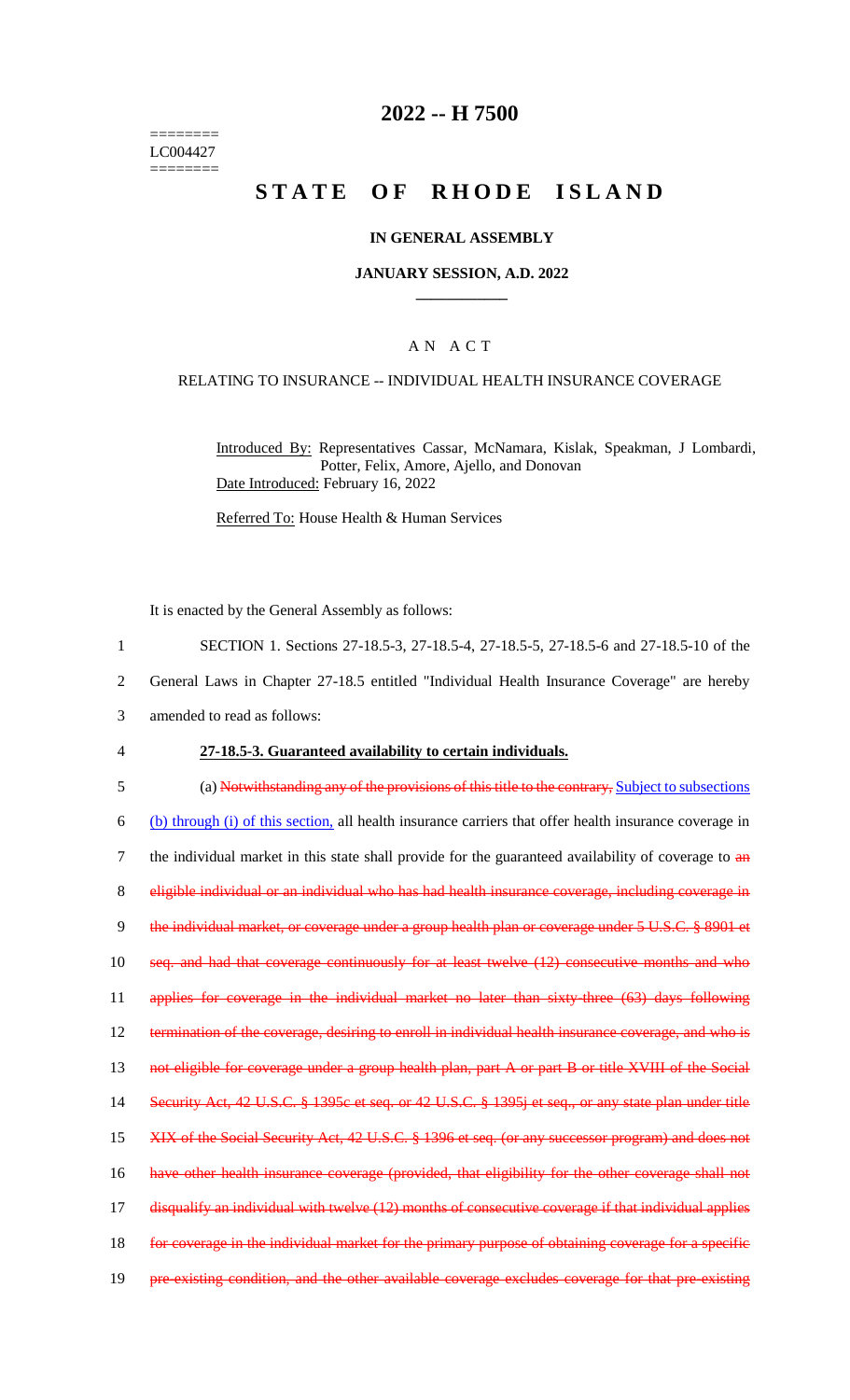1 eondition) and any eligible applicant. For the purposes of this section, an "eligible applicant" means 2 any individual resident of this state. A carrier offering health insurance coverage in the individual 3 market must offer to any eligible applicant in the state all health insurance coverage plans of that 4 carrier that are approved for sale in the individual market and must accept any eligible applicant 5 that applies for coverage under those plans. A carrier may not: 6 (1) Decline to offer the coverage to, or deny enrollment of, the individual; or 7 (2) Impose any preexisting condition exclusion with respect to the coverage.  $8$  (b) $\left(\frac{1}{2}\right)$  All health insurance carriers that offer health insurance coverage in the individual 9 market in this state shall offer all policy forms of health insurance coverage to all eligible 10 applicants. Provided, a carrier may offer plans with reduced cost sharing for qualifying eligible 11 applicants, based on available federal funds including those described by 42 U.S.C. § 18071, or 12 based on a program established with state funds. Provided, the carrier may elect to limit the 13 coverage offered so long as it offers at least two (2) different policy forms of health insurance 14 coverage (policy forms which have different cost-sharing arrangements or different riders shall be 15 considered to be different policy forms) both of which: 16 (i) Are designed for, made generally available to, and actively market to, and enroll both 17 eligible and other individuals by the carrier; and 18  $(iii)$  Meet the requirements of subparagraph  $(A)$  or  $(B)$  of this paragraph as elected by the 19 carrier: 20 (A) If the carrier offers the policy forms with the largest, and next to the largest, premium 21 volume of all the policy forms offered by the carrier in this state; or 22 (B) If the carrier offers a choice of two (2) policy forms with representative coverage, 23 consisting of a lower-level coverage policy form and a higher-level coverage policy form each of 24 which includes benefits substantially similar to other individual health insurance coverage offered 25 by the carrier in this state and each of which is covered under a method that provides for risk 26 adjustment, risk spreading, or financial subsidization. 27 (2) For the purposes of this subsection, "lower-level coverage" means a policy form for 28 which the actuarial value of the benefits under the coverage is at least eighty-five percent (85%) 29 but not greater than one hundred percent (100%) of the policy form weighted average. 30 (3) For the purposes of this subsection, "higher-level coverage" means a policy form for 31 which the actuarial value of the benefits under the coverage is at least fifteen percent (15%) greater 32 than the actuarial value of lower-level coverage offered by the carrier in this state, and the actuarial 33 value of the benefits under the coverage is at least one hundred percent (100%) but not greater than 34 one hundred twenty percent (120%) of the policy form weighted average.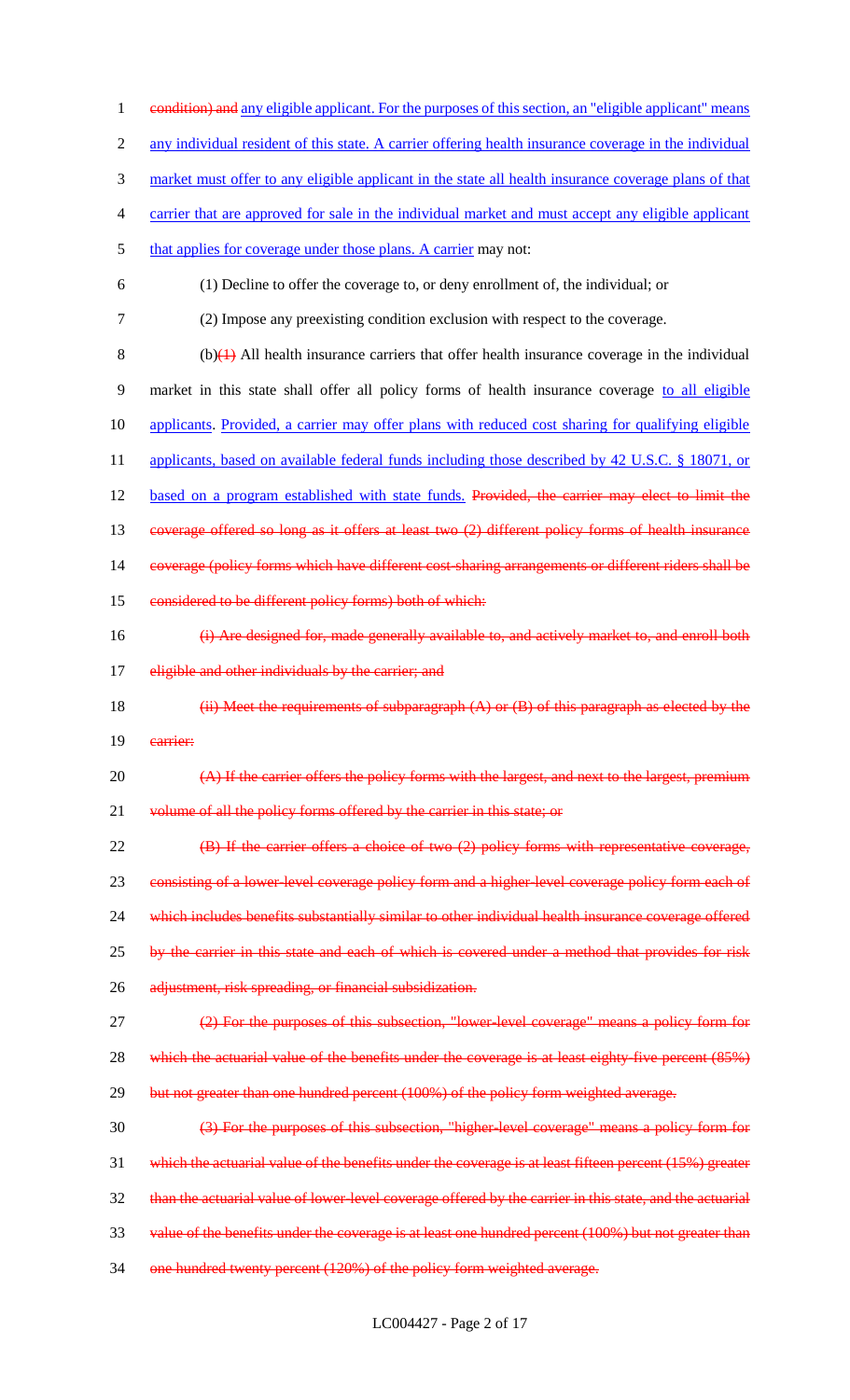(4) For the purposes of this subsection, "policy form weighted average" means the average 2 actuarial value of the benefits provided by all the health insurance coverage issued (as elected by the carrier) either by that carrier or, if the data are available, by all carriers in this state in the 4 individual market during the previous year (not including coverage issued under this subsection), weighted by enrollment for the different coverage. The actuarial value of benefits shall be calculated based on a standardized population and a set of standardized utilization and cost factors. (5) The carrier elections under this subsection shall apply uniformly to all eligible 8 individuals in this state for that carrier. The election shall be effective for policies offered during a 9 period of not shorter than two (2) years.

 (c)(1) A carrier may deny health insurance coverage in the individual market to an eligible 11 individual applicant if the carrier has demonstrated to the director commissioner that:

 (i) It does not have the financial reserves necessary to underwrite additional coverage; and (ii) It is applying this subsection uniformly to all individuals in the individual market in this state consistent with applicable state law and without regard to any health status-related factor 15 of the individuals and without regard to whether the individuals are eligible individuals.

 (2) A carrier upon denying individual health insurance coverage in this state in accordance with this subsection may not offer that coverage in the individual market in this state for a period of one hundred eighty (180) days after the date the coverage is denied or until the carrier has 19 demonstrated to the director commissioner that the carrier has sufficient financial reserves to underwrite additional coverage, whichever is later.

 (d) Nothing in this section shall be construed to require that a carrier offering health insurance coverage only in connection with group health plans or through one or more bona fide associations, or both, offer health insurance coverage in the individual market.

 (e) A carrier offering health insurance coverage in connection with group health plans under this title shall not be deemed to be a health insurance carrier offering individual health insurance coverage solely because the carrier offers a conversion policy.

 (f) Except for any high risk pool rating rules to be established by the Office of the Health Insurance Commissioner (OHIC) as described in this section, nothing in this section shall be construed to create additional restrictions on the amount of premium rates that a carrier may charge an individual for health insurance coverage provided in the individual market; or to prevent a health insurance carrier offering health insurance coverage in the individual market from establishing premium rates or modifying applicable copayments or deductibles in return for adherence to programs of health promotion and disease prevention.

(g) OHIC may pursue federal funding in support of the development of a high risk pool for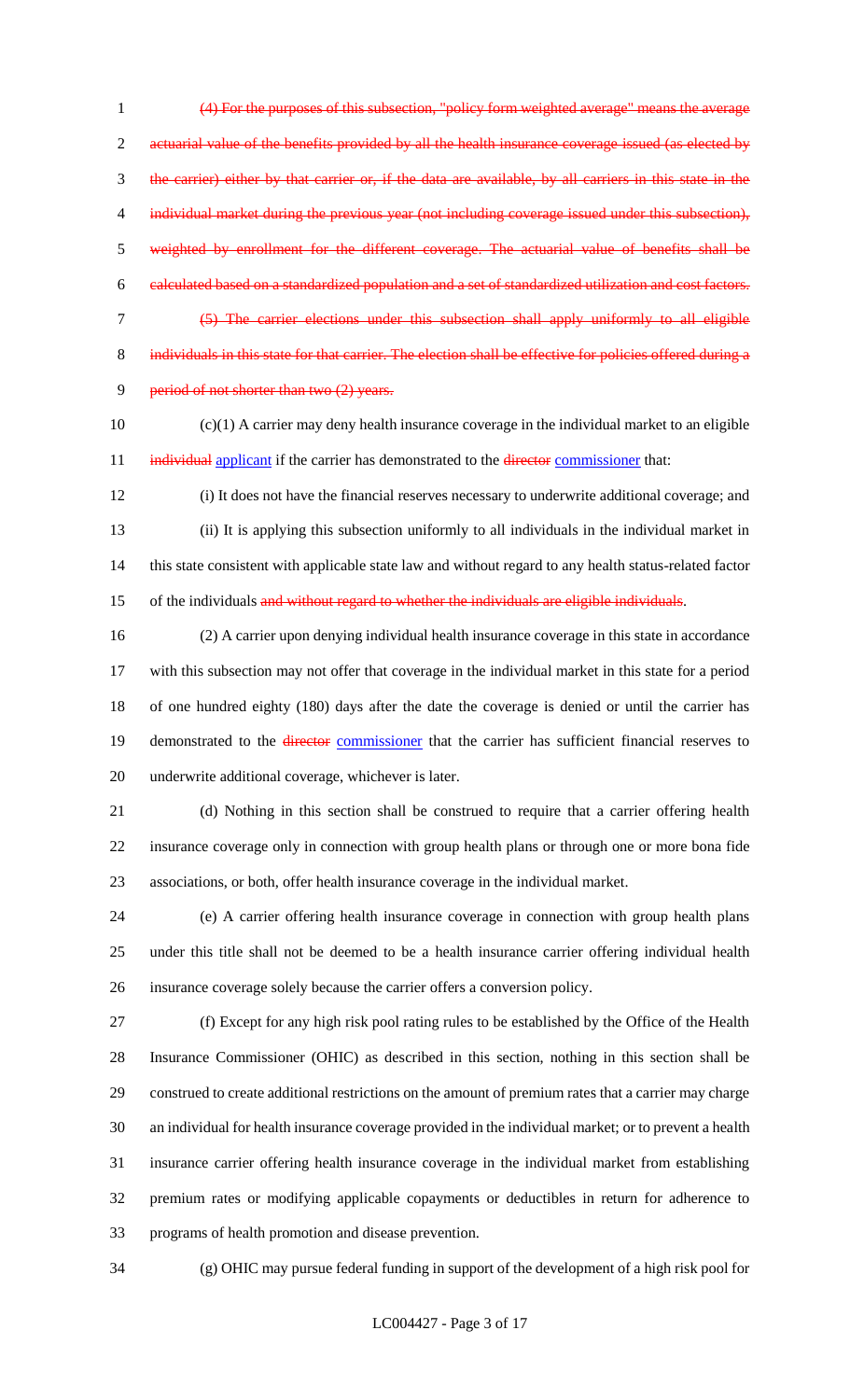the individual market, as defined in § 27-18.5-2, contingent upon a thorough assessment of any financial obligation of the state related to the receipt of said federal funding being presented to, and approved by, the general assembly by passage of concurrent general assembly resolution. The components of the high risk pool program, including, but not limited to, rating rules, eligibility requirements and administrative processes, shall be designed in accordance with § 2745 of the Public Health Service Act (42 U.S.C. § 300gg-45) also known as the State High Risk Pool Funding Extension Act of 2006 and defined in regulations promulgated by the office of the health insurance commissioner on or before October 1, 2007.

 (h)(1) In the case of a health insurance carrier that offers health insurance coverage in the individual market through a network plan, the carrier may limit the individuals who may be enrolled under that coverage to those who live, reside, or work within the service areas for the network plan; and within the service areas of the plan, deny coverage to individuals if the carrier has demonstrated to the director that:

 (i) It will not have the capacity to deliver services adequately to additional individual enrollees because of its obligations to existing group contract holders and enrollees and individual enrollees; and

 (ii) It is applying this subsection uniformly to individuals without regard to any health 18 status-related factor of the individuals and without regard to whether the individuals are eligible 19 individuals.

 (2) Upon denying health insurance coverage in any service area in accordance with the terms of this subsection, a carrier may not offer coverage in the individual market within the service area for a period of one hundred eighty (180) days after the coverage is denied.

(i) A carrier must allow an eligible applicant to enroll in coverage during:

24 (1) An open enrollment period to be established by the commissioner and held annually for

a period of between thirty (30) and sixty (60) days;

26 (2) Special enrollment periods as established in accordance with the version of 45 C.F.R.

§ 147.104 in effect on January 1, 2022; and

(3) Any other open enrollment periods or special enrollment periods established by federal

- 29 or state law, rule or regulation.
- **27-18.5-4. Continuation of coverage -- Renewability.**
- (a) A health insurance carrier that provides individual health insurance coverage to an individual in this state shall renew or continue in force that coverage at the option of the individual.
- 33 (b) A health insurance carrier may **nonrenew** non-renew or discontinue health insurance
- coverage of an individual in the individual market based only on one or more of the following: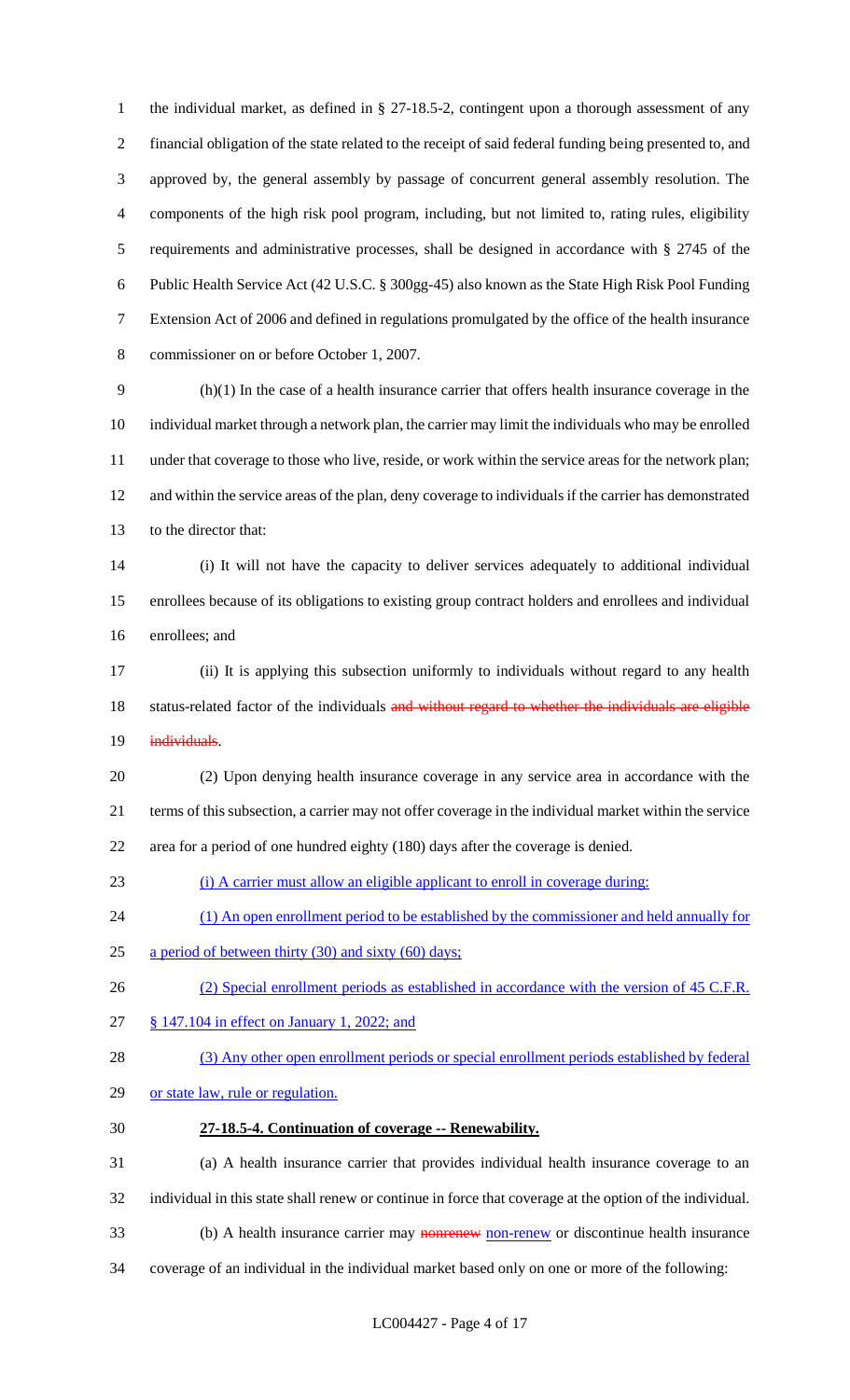(1) The individual has failed to pay premiums or contributions in accordance with the terms 2 of the health insurance coverage, including terms relating to or the carrier has not received timely

premium payments;

 (2) The individual has performed an act or practice that constitutes fraud or made an intentional misrepresentation of material fact under the terms of the coverage;

 (3) The carrier is ceasing to offer coverage in accordance with subsections (c) and (d) of this section;

 (4) In the case of a carrier that offers health insurance coverage in the market through a network plan, the individual no longer resides, lives, or works in the service area (or in an area for which the carrier is authorized to do business) but only if the coverage is terminated uniformly without regard to any health status-related factor of covered individuals; or

 (5) In the case of health insurance coverage that is made available in the individual market only through one or more bona fide associations, the membership of the individual in the association (on the basis of which the coverage is provided) ceases but only if the coverage is terminated uniformly and without regard to any health status-related factor of covered individuals. (c) In any case in which a carrier decides to discontinue offering a particular type of health insurance coverage offered in the individual market, coverage of that type may be discontinued only if:

 (1) The carrier provides notice, to each covered individual provided coverage of this type in the market, of the discontinuation at least ninety (90) days prior to the date of discontinuation of the coverage;

 (2) The carrier offers to each individual in the individual market provided coverage of this type, the opportunity to purchase any other individual health insurance coverage currently being offered by the carrier for individuals in the market; and

 (3) In exercising this option to discontinue coverage of this type and in offering the option of coverage under subdivision (2) of this subsection, the carrier acts uniformly without regard to any health status-related factor of enrolled individuals or individuals who may become eligible for the coverage.

 (d) In any case in which a carrier elects to discontinue offering all health insurance coverage in the individual market in this state, health insurance coverage may be discontinued only if:

32 (1) The carrier provides notice to the director commissioner and to each individual of the discontinuation at least one hundred eighty (180) days prior to the date of the expiration of the coverage; and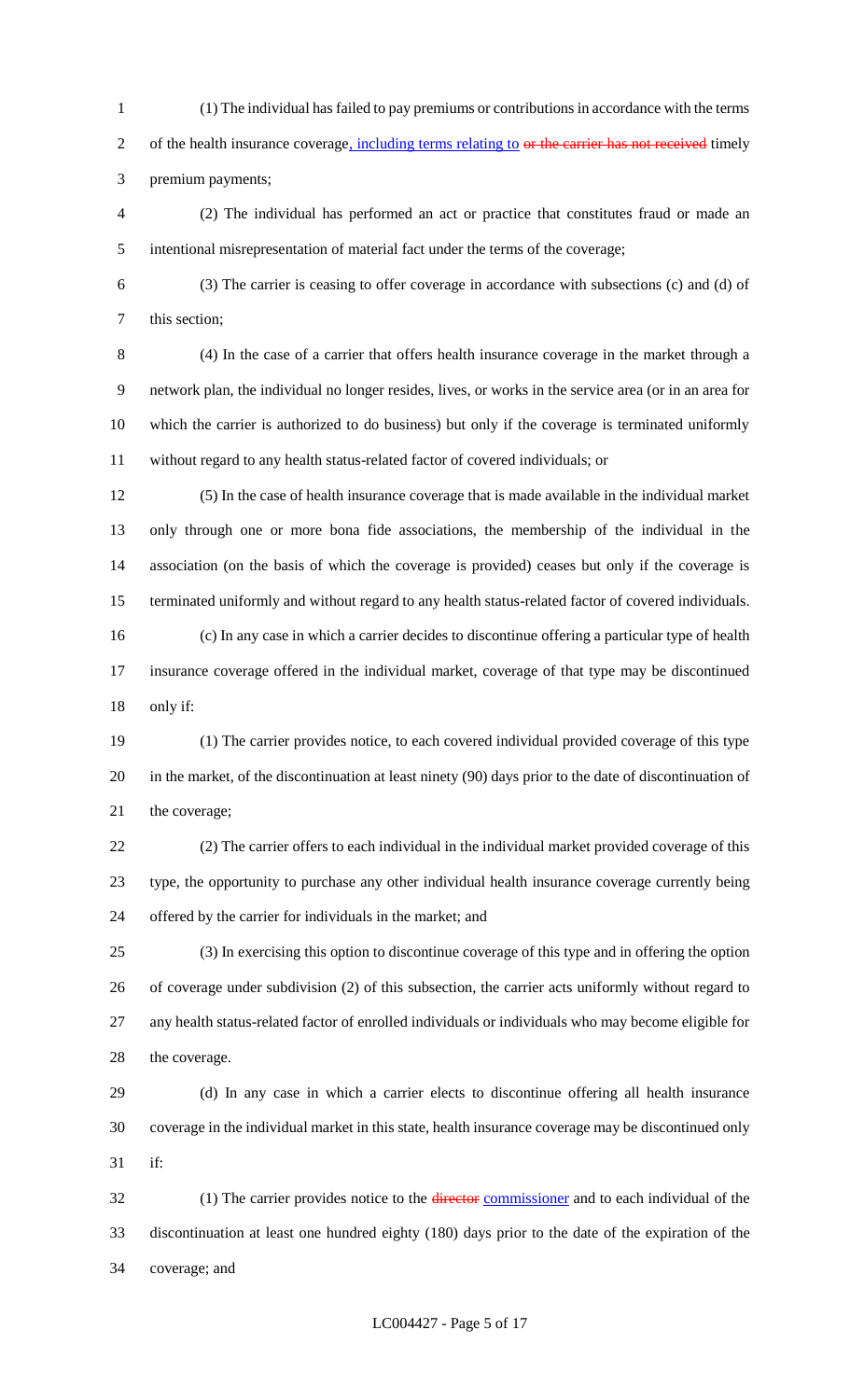(2) All health insurance issued or delivered in this state in the market is discontinued and coverage under this health insurance coverage in the market is not renewed.

 (e) In the case of a discontinuation under subsection (d) of this section, the carrier may not provide for the issuance of any health insurance coverage in the individual market in this state during the five (5) year period beginning on the date the carrier filed its notice with the department to withdraw from the individual health insurance market in this state. This five (5) year period may 7 be reduced to a minimum of three (3) years at the discretion of the health insurance commissioner, 8 based on his/her his or her analysis of market conditions and other related factors.

 (f) The provisions of subsections (d) and (e) of this section do not apply if, at the time of coverage renewal, a health insurance carrier modifies the health insurance coverage for a policy form offered to individuals in the individual market so long as the modification is consistent with this chapter and other applicable law and effective on a uniform basis among all individuals with that policy form.

 (g) In applying this section in the case of health insurance coverage made available by a carrier in the individual market to individuals only through one or more associations, a reference to an "individual" includes a reference to the association (of which the individual is a member).

**27-18.5-5. Enforcement -- Limitation on actions.**

18 The director commissioner has the power to enforce the provisions of this chapter in accordance with § 42-14-16 and all other applicable laws.

# **27-18.5-6. Rules and regulations.**

21 The director commissioner may promulgate rules and regulations necessary to effectuate the purposes of this chapter.

# **27-18.5-10. Prohibition on preexisting condition exclusions.**

 (a) A health insurance policy, subscriber contract, or health plan offered, issued, issued for delivery, or issued to cover a resident of this state by a health insurance company licensed pursuant 26 to this title and/or chapter: shall not limit or exclude coverage for any individual by imposing a

- preexisting condition exclusion on that individual.
- 28 (1) Shall not limit or exclude coverage for an individual under the age of nineteen (19) by
- 29 imposing a preexisting condition exclusion on that individual.
- (2) For plan or policy years beginning on or after January 1, 2014, shall not limit or exclude
- coverage for any individual by imposing a preexisting condition exclusion on that individual.
- 32 (b) As used in this section.
- (1) "Preexisting preexisting condition exclusion" means a limitation or exclusion of
- benefits, including a denial of coverage, based on the fact that the condition (whether physical or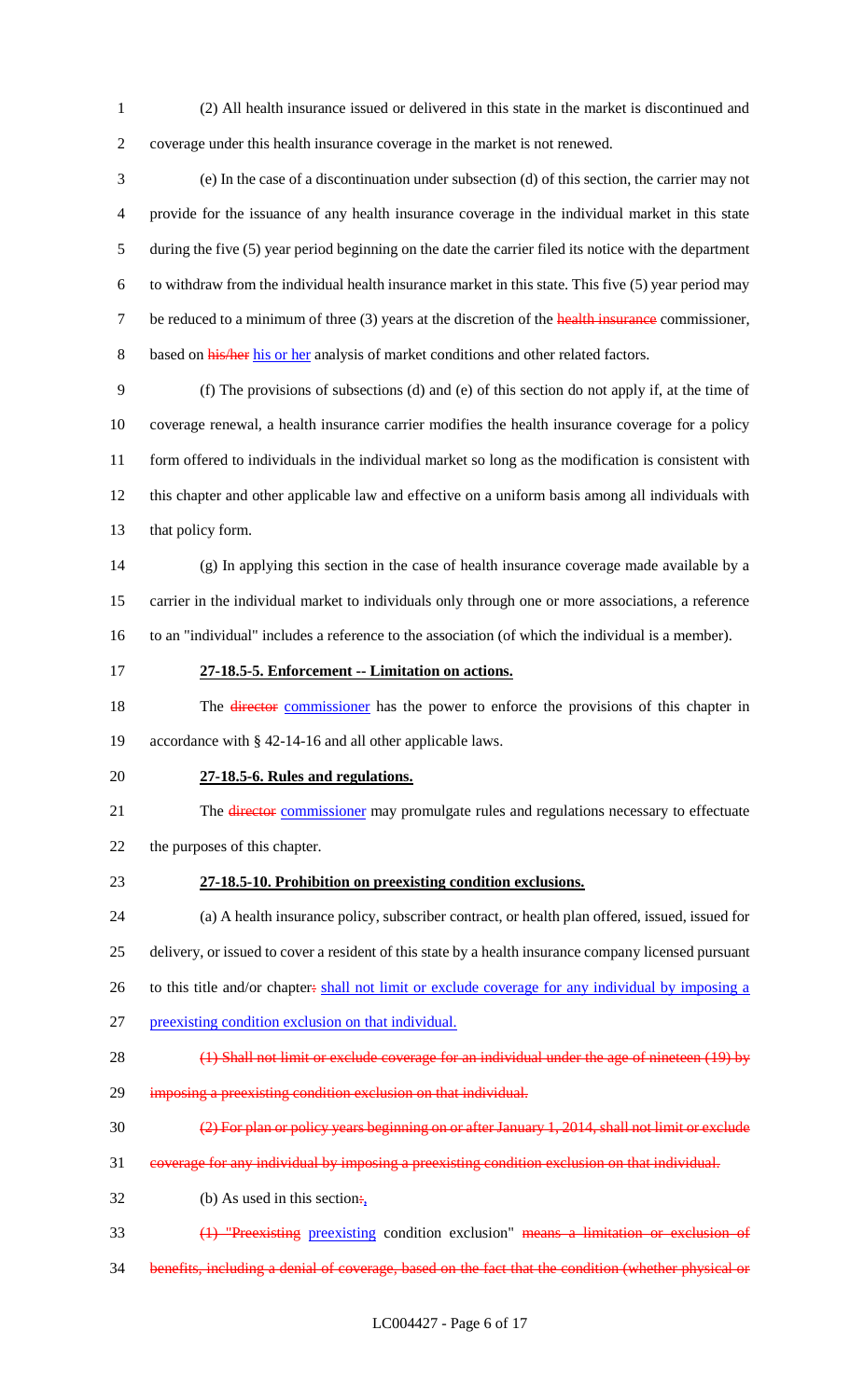1 mental) was present before the effective date of coverage, or if the coverage is denied, the date of

2 denial, under a health benefit plan whether or not any medical advice, diagnosis, care or treatment

was recommended or received before the effective date of coverage.

 (2) "Preexisting condition exclusion" means any limitation or exclusion of benefits, including a denial of coverage, applicable to an individual as a result of information relating to an individual's health status before the individual's effective date of coverage, or if the coverage is denied, the date of denial, under the health benefit plan, such as a condition (whether physical or mental) identified as a result of a pre-enrollment questionnaire or physical examination given to the individual, or review of medical records relating to the pre-enrollment period.

 (c) This section shall not apply to grandfathered health plans providing individual health insurance coverage.

 (d) This section shall not apply to insurance coverage providing benefits for: (1) Hospital confinement indemnity; (2) Disability income; (3) Accident only; (4) Long-term care; (5) Medicare supplement; (6) Limited benefit health; (7) Specified disease indemnity; (8) Sickness or bodily injury or death by accident or both; and (9) Other limited benefit policies.

 SECTION 2. Chapter 27-18.5 of the General Laws entitled "Individual Health Insurance Coverage" is hereby amended by adding thereto the following section:

**27-18.5-11. Essential health benefits -- Individual.** 

 (a) The following words and phrases, as used in this section, have the following meanings 20 consistent with federal law and regulations adopted thereunder, as long as they remain in effect. If such authorities are no longer in effect, the laws and regulations in effect on January 1, 2022, as 22 identified by the commissioner, shall govern, unless a different meaning is required by the context: (1) "Essential health benefits" means the following general categories, and the services 24 covered within those categories:

- (i) Ambulatory patient services;
- 26 (ii) Emergency services;
- (iii) Hospitalization;
- 28 (iv) Maternity and newborn care;
- (v) Mental health and substance use disorder services, including behavioral health
- 30 treatment;
- (vi) Prescription drugs;
- (vii) Rehabilitative and habilitative services and devices;
- 33 (viii) Laboratory services;
- (ix) Preventive services, wellness services, and chronic disease management; and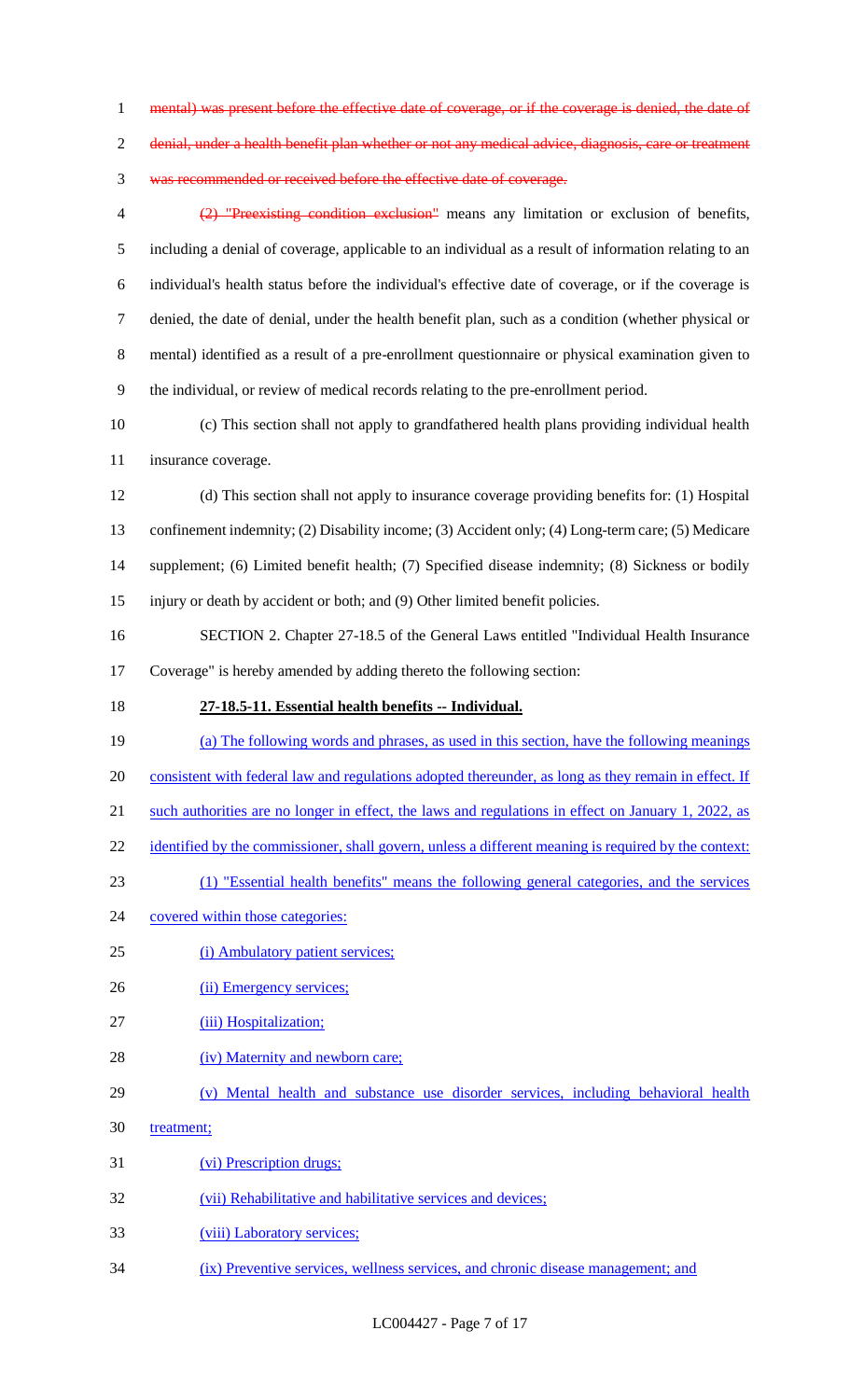1 (x) Pediatric services, including oral and vision care.

| $\overline{2}$ | (2) "Preventive services" means those services described in 42 U.S.C. § 300gg-13 and                      |
|----------------|-----------------------------------------------------------------------------------------------------------|
| 3              | implementing regulations and guidance. If such authorities are determined by the commissioner to          |
| $\overline{4}$ | no longer be in effect, and to the extent that federal recommendations change after January 1, 2022,      |
| 5              | the commissioner shall rely on the recommendations as described in the version of 42 U.S.C. $\S$          |
| 6              | $300gg-13$ in effect on January 1, 2022, to determine which services qualify as preventive services       |
| 7              | under this section.                                                                                       |
| 8              | (b) A health insurance policy, subscriber contract, or health plan offered, issued, issued for            |
| 9              | delivery, or issued to cover a resident of this state, by a health insurance company licensed pursuant    |
| 10             | to this title and/or chapter, shall provide coverage of at least the essential health benefits categories |
| 11             | set forth in this section, and shall further provide coverage of preventive services from in-network      |
| 12             | providers without applying any copayments, deductibles, coinsurance, or other cost sharing, as set        |
| 13             | forth in this section.                                                                                    |
| 14             | (c) This provision shall not be construed as authority to expand the scope of preventive                  |
| 15             | services beyond those in effect on January 1, 2022; provided, however, to the extent that the U.S.        |
| 16             | Preventive Services Taskforce revises its recommendations with respect to grade "A" or "B"                |
| 17             | preventive services, the OHIC shall have the authority to issue guidance updating and/or clarifying       |
| 18             | the services that shall qualify as preventive services under this section, consistent with said           |
| 19             | recommendations.                                                                                          |
| 20             | SECTION 3. Chapter 27-18.6 of the General Laws entitled "Large Group Health Insurance"                    |
| 21             | Coverage" is hereby amended by adding thereto the following section:                                      |
| 22             | 27-18.6-3.1. Preventative services.                                                                       |
| 23             | (a) As used in this section, "preventive services" means those services described in 42                   |
| 24             | U.S.C. $\S$ 300gg-13 and implementing regulations and guidance. If such authorities are determined        |
| 25             | by the commissioner to no longer be in effect, and to the extent that federal recommendations             |
| 26             | change after January 1, 2022, the commissioner shall rely on the recommendations as described in          |
| 27             | the version of 42 U.S.C. § 300gg-13 in effect on January 1, 2022, to determine which services             |
| 28             | qualify as preventive services under this section.                                                        |
| 29             | (b) A health insurance policy, subscriber contract, or health plan offered, issued, issued for            |
| 30             | delivery, or issued to cover a resident of this state, by a health insurance company licensed pursuant    |
| 31             | to this title and/or chapter, shall provide coverage of at least essential health benefits categories set |
| 32             | forth in this section and shall further provide coverage of preventive services from in-network           |
| 33             | providers without applying any copayments, deductibles, coinsurance, or other cost sharing, as set        |
| 34             | forth in this section.                                                                                    |
|                |                                                                                                           |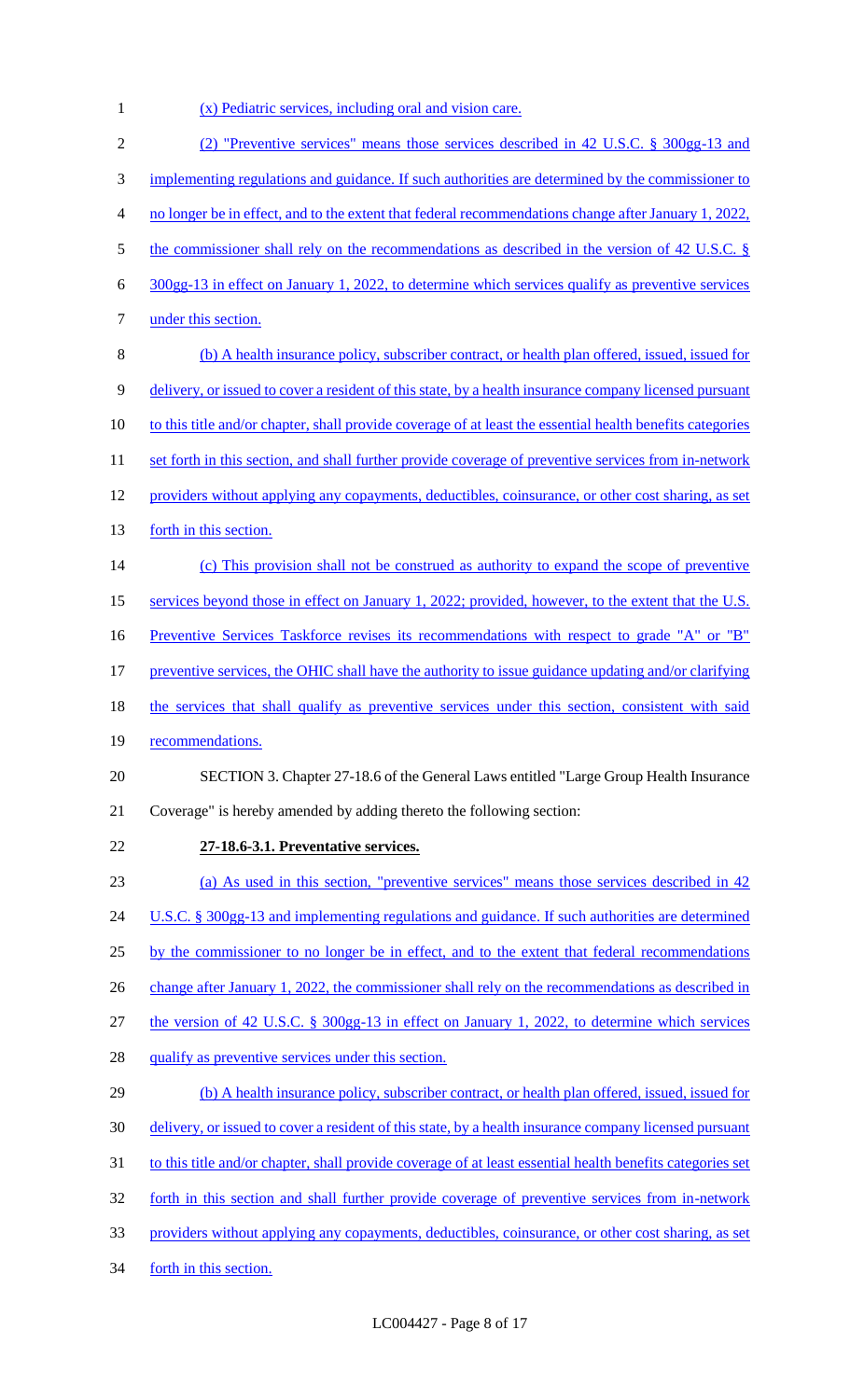| $\mathbf{1}$   | (c) This provision shall not be construed as authority to expand the scope of preventive             |
|----------------|------------------------------------------------------------------------------------------------------|
| $\mathfrak{2}$ | services beyond those in effect on January 1, 2022; provided, however, except to the extent that the |
| 3              | U.S. Preventive Services Taskforce revises its recommendations with respect to grade "A" or "B"      |
| 4              | preventive services, OHIC shall have the authority to issue guidance updating and/or clarifying the  |
| 5              | services that shall qualify as preventive services under this section, consistent with said          |
| 6              | recommendations.                                                                                     |
| $\tau$         | SECTION 4. Section 27-50-11 of the General Laws in Chapter 27-50 entitled "Small                     |
| 8              | Employer Health Insurance Availability Act" is hereby amended to read as follows:                    |
| 9              | 27-50-11. Administrative procedures.                                                                 |
| 10             | The <del>director shall issue</del> commissioner may promulgate rules and regulations necessary to   |
| 11             | effectuate the purposes of this chapter in accordance with chapter 35 of this title for the          |
| 12             | implementation and administration of the Small Employer Health Insurance Availability Act.           |
| 13             | SECTION 5. Chapter 27-50 of the General Laws entitled "Small Employer Health                         |
| 14             | Insurance Availability Act" is hereby amended by adding thereto the following section:               |
| 15             | 27-50-18. Essential health benefits.                                                                 |
| 16             | (a) The following words and phrases, as used in this section, have the following meanings            |
| 17             | consistent with federal law and regulations adopted thereunder, as long as they remain in effect. If |
| 18             | such authorities are no longer in effect, the laws and regulations in effect on January 1, 2022, as  |
| 19             | identified by the commissioner, shall govern, unless a different meaning is required by the context: |
| 20             | (1) "Essential health benefits" means the following general categories, and the services             |
| 21             | covered within those categories;                                                                     |
| 22             | (i) Ambulatory patient services;                                                                     |
| 23             | (ii) Emergency services;                                                                             |
| 24             | (iii) Hospitalization;                                                                               |
| 25             | (iv) Maternity and newborn care;                                                                     |
| 26             | (v) Mental health and substance use disorder services, including behavioral health                   |
| 27             | treatment;                                                                                           |
| 28             | (vi) Prescription drugs;                                                                             |
| 29             | (vii) Rehabilitative and habilitative services and devices;                                          |
| 30             | (viii) Laboratory services;                                                                          |
| 31             | (ix) Preventive services, wellness services, and chronic disease management; and                     |
| 32             | (x) Pediatric services, including oral and vision care.                                              |
| 33             | (2) "Preventative services" means those services described in 42 U.S.C. § 300gg-13 and               |
|                |                                                                                                      |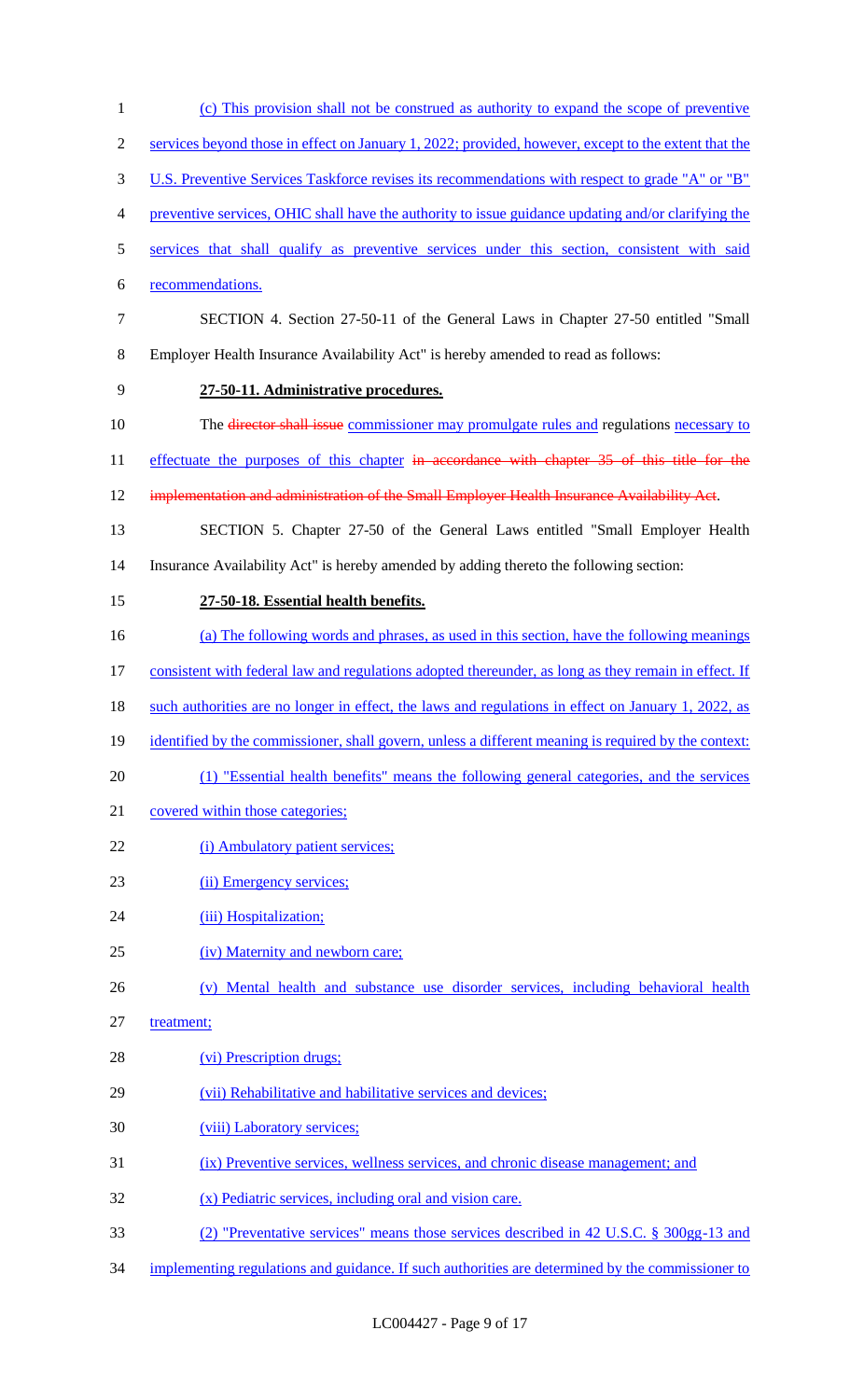1 no longer be in effect, and to the extent that federal recommendations change after January 1, 2022, 2 the commissioner shall rely on the recommendations as described in the version of 42 U.S.C. § 300gg-13 in effect on January 1, 2022, to determine which services qualify as preventive services under this section. (b) A health insurance policy, subscriber contract, or health plan offered, issued, issued for delivery, or issued to cover a resident of this state, by a health insurance company licensed pursuant to this title and/or chapter shall provide coverage of at least the essential health benefits categories set forth in this section, and shall further provide coverage of preventive services from in-network providers without applying any copayments, deductibles, coinsurance, or other cost sharing set 10 forth in this section. (c) This provision shall not be construed as authority to expand the scope of preventive 12 services beyond those in effect on January 1, 2022; provided, however, to the extent that the U.S. 13 Preventive Services Taskforce revises its recommendations with respect to grade "A" or "B" 14 preventive services, the OHIC shall have the authority to issue guidance updating and/or clarifying the services that shall qualify as preventive services under this section, consistent with said 16 recommendations. SECTION 6. Section 27-18-73 of the General Laws in Chapter 27-18 entitled "Accident and Sickness Insurance Policies" is hereby amended to read as follows: **27-18-73. Prohibition on annual and lifetime limits.** (a) Annual limits. (1) For plan or policy years beginning prior to January 1, 2014, for any individual, a health insurance carrier and a health benefit plan subject to the jurisdiction of the commissioner under this chapter may establish an annual limit on the dollar amount of benefits that are essential health benefits provided the restricted annual limit is not less than the following: (A) For a plan or policy year beginning after September 22, 2011, but before September 23, 2012 -- one million two hundred fifty thousand dollars (\$1,250,000); and (B) For a plan or policy year beginning after September 22, 2012, but before January 1, 2014 -- two million dollars (\$2,000,000). (2) For plan or policy years beginning on or after January 1, 2014, a health insurance carrier and a health benefit plan shall not establish any annual limit on the dollar amount of essential health benefits for any individual, except: (A) A health flexible spending arrangement, as defined in Section 106(c)(2)(i) of the Federal Internal Revenue Code, a medical savings account, as defined in section 220 of the federal Internal Revenue Code, and a health savings account, as defined in Section 223 of the federal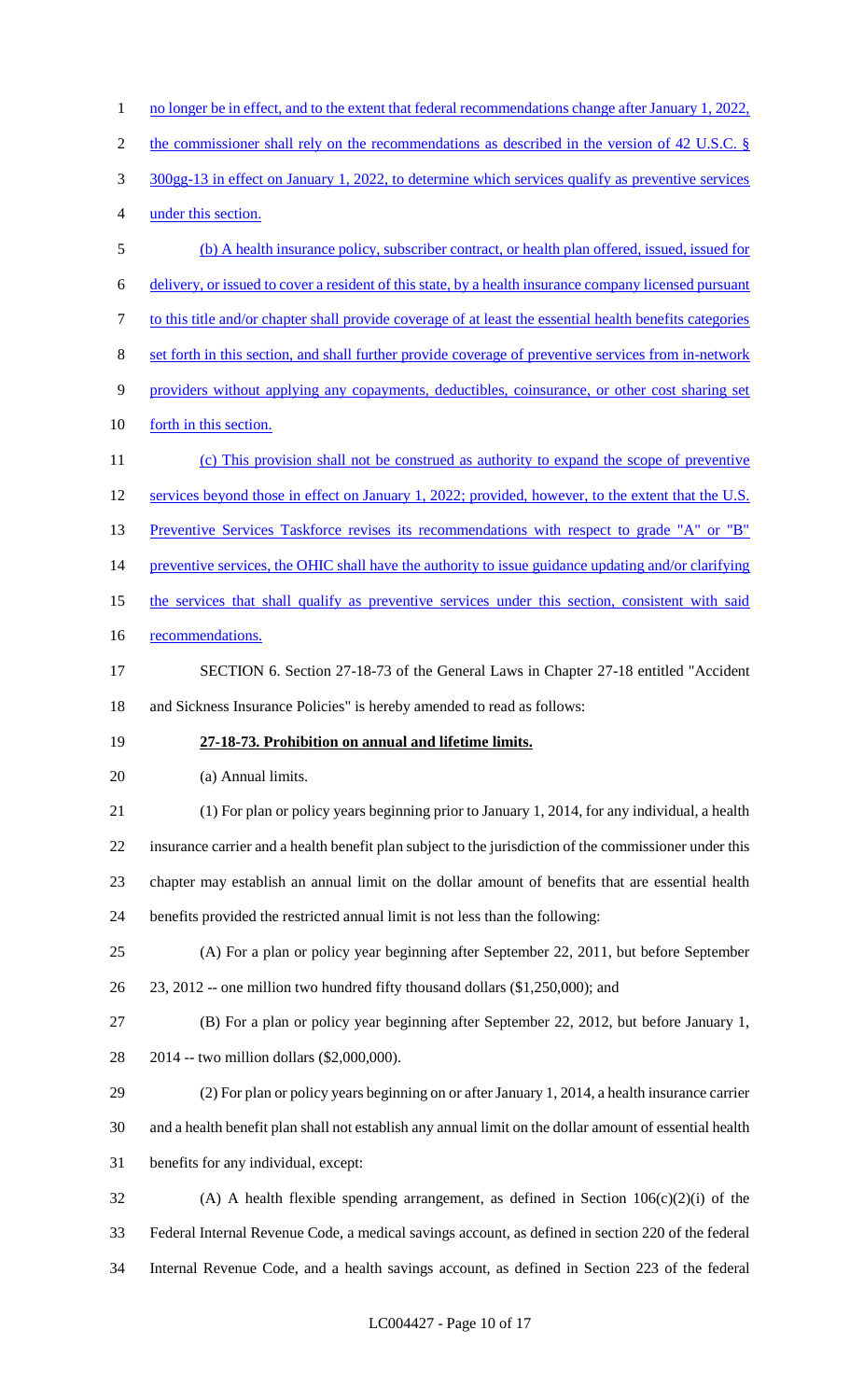Internal Revenue Code are not subject to the requirements of subdivisions (1) and (2) of this subsection.

 (B) The provisions of this subsection shall not prevent a health insurance carrier and a health benefit plan from placing annual dollar limits for any individual on specific covered benefits that are not essential health benefits to the extent that such limits are otherwise permitted under applicable federal law or the laws and regulations of this state.

 (3) In determining whether an individual has received benefits that meet or exceed the allowable limits, as provided in subdivision (1) of this subsection, a health insurance carrier and a health benefit plan shall take into account only essential health benefits.

(b) Lifetime limits.

 (1) A health insurance carrier and health benefit plan offering group or individual health insurance coverage shall not establish a lifetime limit on the dollar value of essential health benefits for any individual.

 (2) Notwithstanding subdivision (1) above, a health insurance carrier and health benefit plan is not prohibited from placing lifetime dollar limits for any individual on specific covered benefits that are not essential health benefits, in accordance with federal laws and regulations.

 (c)(1) The provisions of this section relating to lifetime limits apply to any health insurance carrier providing coverage under an individual or group health plan, including grandfathered health plans.

 (2) The provisions of this section relating to annual limits apply to any health insurance carrier providing coverage under a group health plan, including grandfathered health plans, but the prohibition and limits on annual limits do not apply to grandfathered health plans providing individual health insurance coverage.

 (d) This section shall not apply to a plan or to policy years prior to January 1, 2014 for which the Secretary of the U.S. Department of Health and Human Services issued a waiver pursuant to 45 C.F.R. § 147.126(d)(3). This section also shall not apply to insurance coverage providing benefits for: (1) hospital confinement indemnity; (2) disability income; (3) accident only; (4) long term care; (5) Medicare supplement; (6) limited benefit health; (7) specified disease indemnity; (8) sickness or bodily injury or death by accident or both; and (9) other limited benefit policies.

 (e) If the commissioner of the office of the health insurance commissioner determines that the corresponding provision of the federal Patient Protection and Affordable Care Act has been declared invalid by a final judgment of the federal judicial branch or has been repealed by an act of Congress, on the date of the commissioner's determination this section shall have its effectiveness suspended indefinitely, and the commissioner shall take no action to enforce this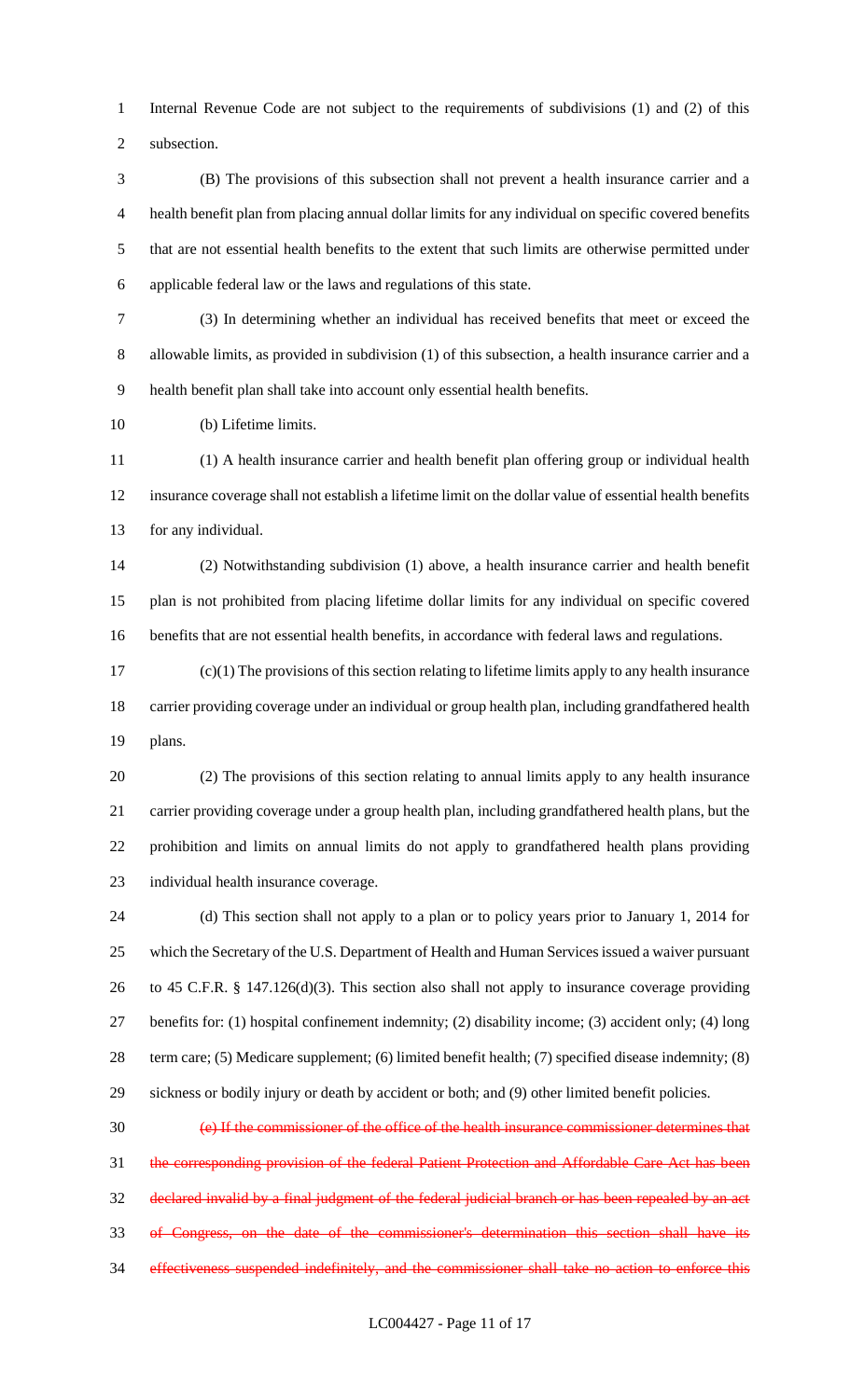section. Nothing in this subsection shall be construed to limit the authority of the Commissioner to regulate health insurance under existing state law. SECTION 7. Section 27-19-63 of the General Laws in Chapter 27-19 entitled "Nonprofit Hospital Service Corporations" is hereby amended to read as follows: **27-19-63. Prohibition on annual and lifetime limits.** (a) Annual limits. (1) For plan or policy years beginning prior to January 1, 2014, for any individual, a health insurance carrier and health benefit plan subject to the jurisdiction of the commissioner under this chapter may establish an annual limit on the dollar amount of benefits that are essential health benefits provided the restricted annual limit is not less than the following: (A) For a plan or policy year beginning after September 22, 2011, but before September 23, 2012 -- one million two hundred fifty thousand dollars (\$1,250,000); and (B) For a plan or policy year beginning after September 22, 2012, but before January 1, 2014 -- two million dollars (\$2,000,000). (2) For plan or policy years beginning on or after January 1, 2014, a health insurance carrier and health benefit plan shall not establish any annual limit on the dollar amount of essential health benefits for any individual, except: (A) A health flexible spending arrangement, as defined in Section 106(c)(2) of the federal Internal Revenue Code, a medical savings account, as defined in Section 220 of the federal Internal Revenue Code, and a health savings account, as defined in Section 223 of the federal Internal Revenue Code, are not subject to the requirements of subdivisions (1) and (2) of this subsection. (B) The provisions of this subsection shall not prevent a health insurance carrier and health benefit plan from placing annual dollar limits for any individual on specific covered benefits that are not essential health benefits to the extent that such limits are otherwise permitted under applicable federal law or the laws and regulations of this state. (3) In determining whether an individual has received benefits that meet or exceed the allowable limits, as provided in subdivision (1) of this subsection, a health insurance carrier and health benefit plan shall take into account only essential health benefits. (b) Lifetime limits. (1) A health insurance carrier and health benefit plan offering group or individual health insurance coverage shall not establish a lifetime limit on the dollar value of essential health benefits for any individual. (2) Notwithstanding subdivision (1) above, a health insurance carrier and health benefit plan is not prohibited from placing lifetime dollar limits for any individual on specific covered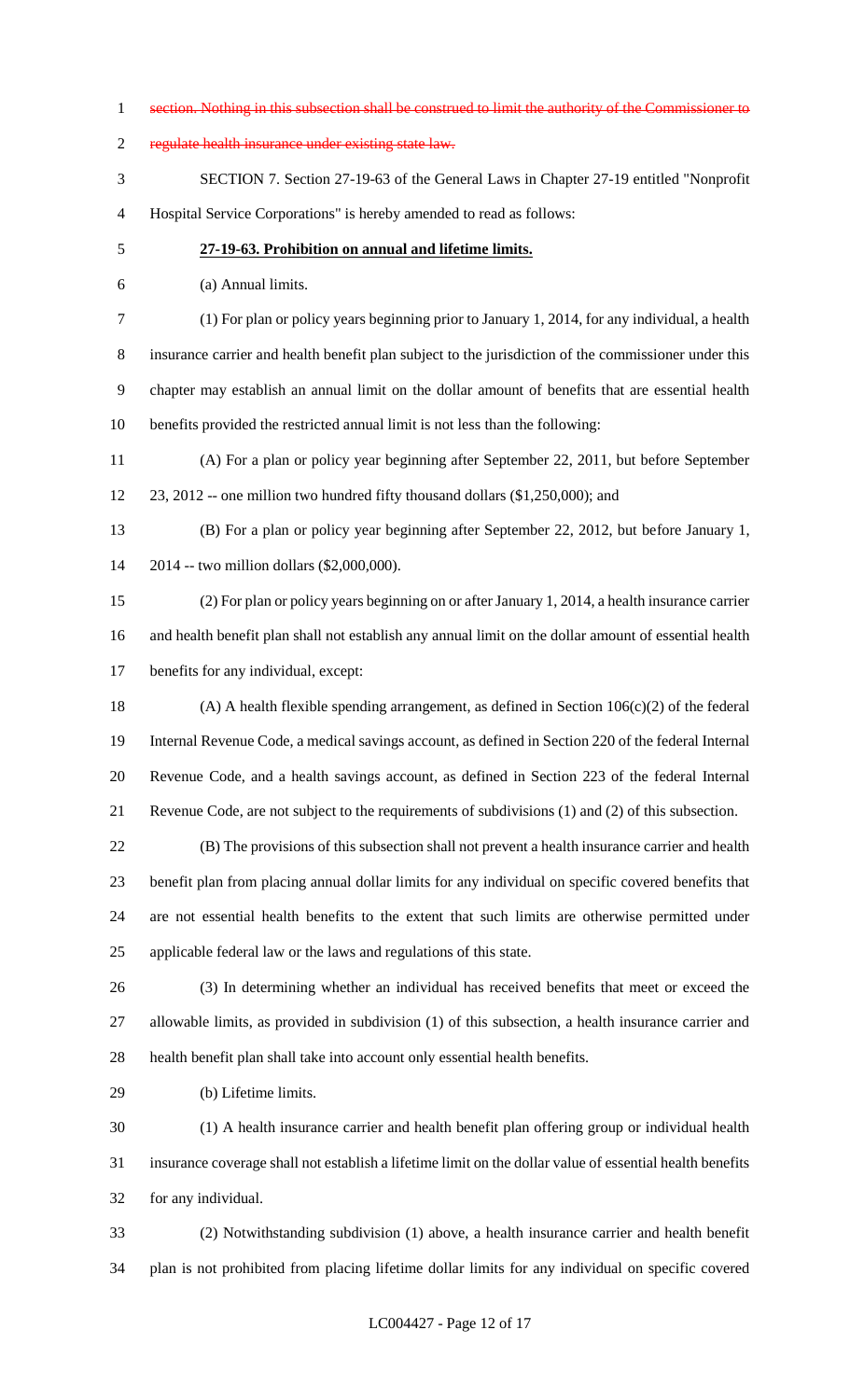benefits that are not essential health benefits in accordance with federal laws and regulations.

 (c)(1) The provisions of this section relating to lifetime limits apply to any health insurance carrier providing coverage under an individual or group health plan, including grandfathered health plans.

 (2) The provisions of this section relating to annual limits apply to any health insurance carrier providing coverage under a group health plan, including grandfathered health plans, but the prohibition and limits on annual limits do not apply to grandfathered health plans providing individual health insurance coverage.

 (d) This section shall not apply to a plan or to policy years prior to January 1, 2014, for which the Secretary of the U.S. Department of Health and Human Services issued a waiver pursuant to 45 C.F.R. § 147.126(d)(3). This section also shall not apply to insurance coverage providing benefits for: (1) Hospital confinement indemnity; (2) Disability income; (3) Accident only; (4) Long-term care; (5) Medicare supplement; (6) Limited benefit health; (7) Specified disease indemnity; (8) Sickness or bodily injury or death by accident or both; and (9) Other limited benefit policies.

 (e) If the commissioner of the office of the health insurance commissioner determines that 17 the corresponding provision of the federal Patient Protection and Affordable Care Act has been 18 declared invalid by a final judgment of the federal judicial branch or has been repealed by an act 19 of Congress, on the date of the commissioner's determination this section shall have its effectiveness suspended indefinitely, and the commissioner shall take no action to enforce this section. Nothing in this subsection shall be construed to limit the authority of the Commissioner to regulate health insurance under existing state law.

 SECTION 8. Section 27-20-59 of the General Laws in Chapter 27-20 entitled "Nonprofit Medical Service Corporations" is hereby amended to read as follows:

#### **27-20-59. Annual and lifetime limits.**

(a) Annual limits.

 (1) For plan or policy years beginning prior to January 1, 2014, for any individual, a health insurance carrier and health benefit plan subject to the jurisdiction of the commissioner under this chapter may establish an annual limit on the dollar amount of benefits that are essential health benefits provided the restricted annual limit is not less than the following:

(A) For a plan or policy year beginning after September 22, 2011, but before September

- 23, 2012 -- one million two hundred fifty thousand dollars (\$1,250,000); and
- (B) For a plan or policy year beginning after September 22, 2012, but before January 1, 2014 -- two million dollars (\$2,000,000).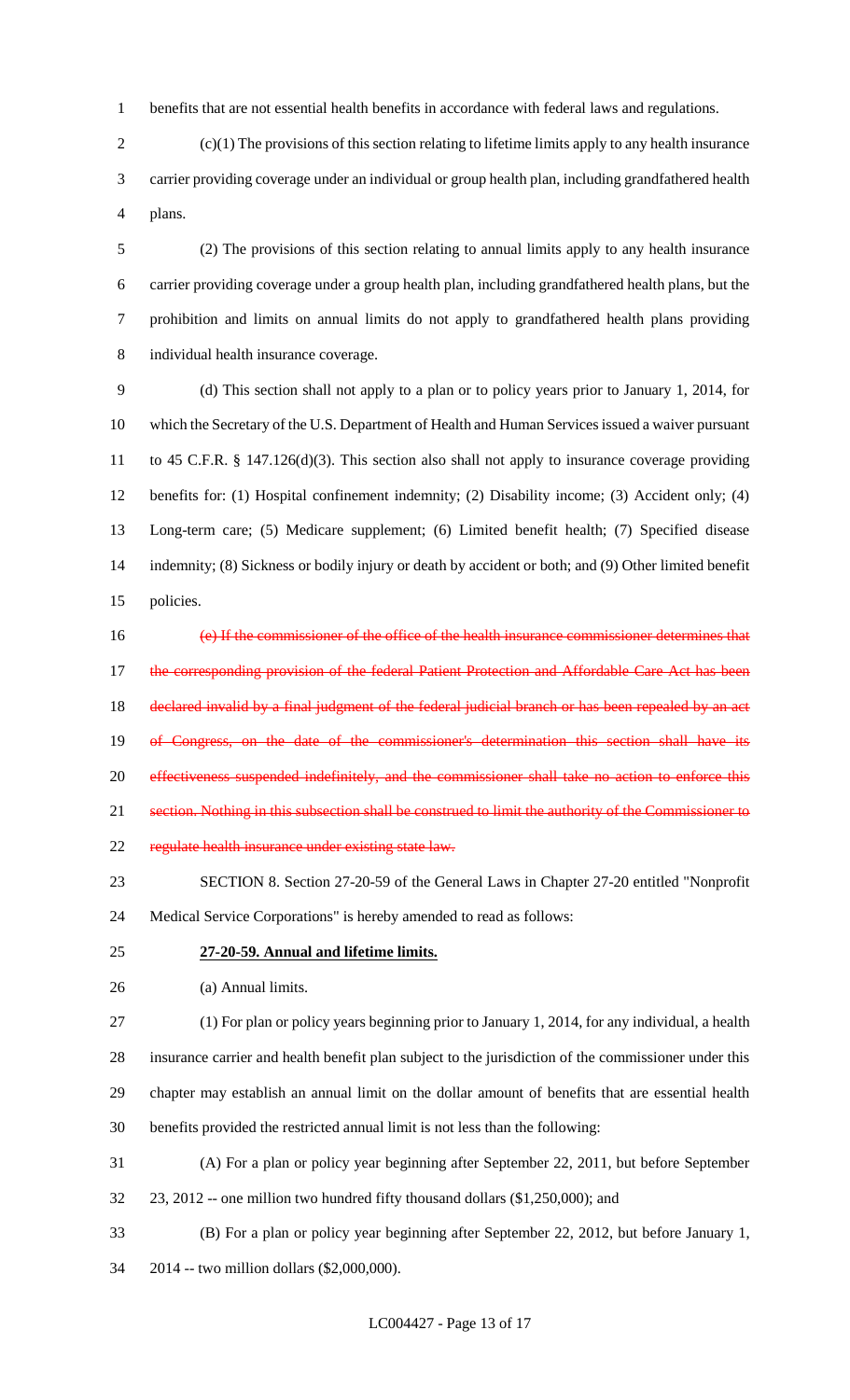(2) For plan or policy years beginning on or after January 1, 2014, a health insurance carrier and health benefit plan shall not establish any annual limit on the dollar amount of essential health benefits for any individual, except:

4 (A) A health flexible spending arrangement, as defined in section  $106(c)(2)(i)$  of the federal Internal Revenue Code, a medical savings account, as defined in section 220 of the federal Internal Revenue Code, and a health savings account, as defined in section 223 of the federal Internal Revenue Code are not subject to the requirements of subdivisions (1) and (2) of this subsection.

 (B) The provisions of this subsection shall not prevent a health insurance carrier from placing annual dollar limits for any individual on specific covered benefits that are not essential health benefits to the extent that such limits are otherwise permitted under applicable federal law or the laws and regulations of this state.

 (3) In determining whether an individual has received benefits that meet or exceed the allowable limits, as provided in subdivision (1) of this subsection, a health insurance carrier shall take into account only essential health benefits.

(b) Lifetime limits.

 (1) A health insurance carrier and health benefit plan offering group or individual health insurance coverage shall not establish a lifetime limit on the dollar value of essential health benefits for any individual.

 (2) Notwithstanding subdivision (1) above, a health insurance carrier and health benefit plan is not prohibited from placing lifetime dollar limits for any individual on specific covered benefits that are not essential health benefits, as designated pursuant to a state determination and in accordance with federal laws and regulations.

23 (c)(1) Except as provided in subdivision (2) of this subsection, this section applies to any health insurance carrier providing coverage under an individual or group health plan.

(2)(A) The prohibition on lifetime limits applies to grandfathered health plans.

 (B) The prohibition and limits on annual limits apply to grandfathered health plans providing group health insurance coverage, but the prohibition and limits on annual limits do not apply to grandfathered health plans providing individual health insurance coverage.

 (d) This section shall not apply to a plan or to policy years prior to January 1, 2014, for which the Secretary of the U.S. Department of Health and Human Services issued a waiver pursuant to 45 C.F.R. § 147.126(d)(3). This section also shall not apply to insurance coverage providing benefits for: (1) Hospital confinement indemnity; (2) Disability income; (3) Accident only; (4) Long-term care; (5) Medicare supplement; (6) Limited benefit health; (7) Specified disease indemnity; (8) Sickness or bodily injury or death by accident or both; and (9) Other limited benefit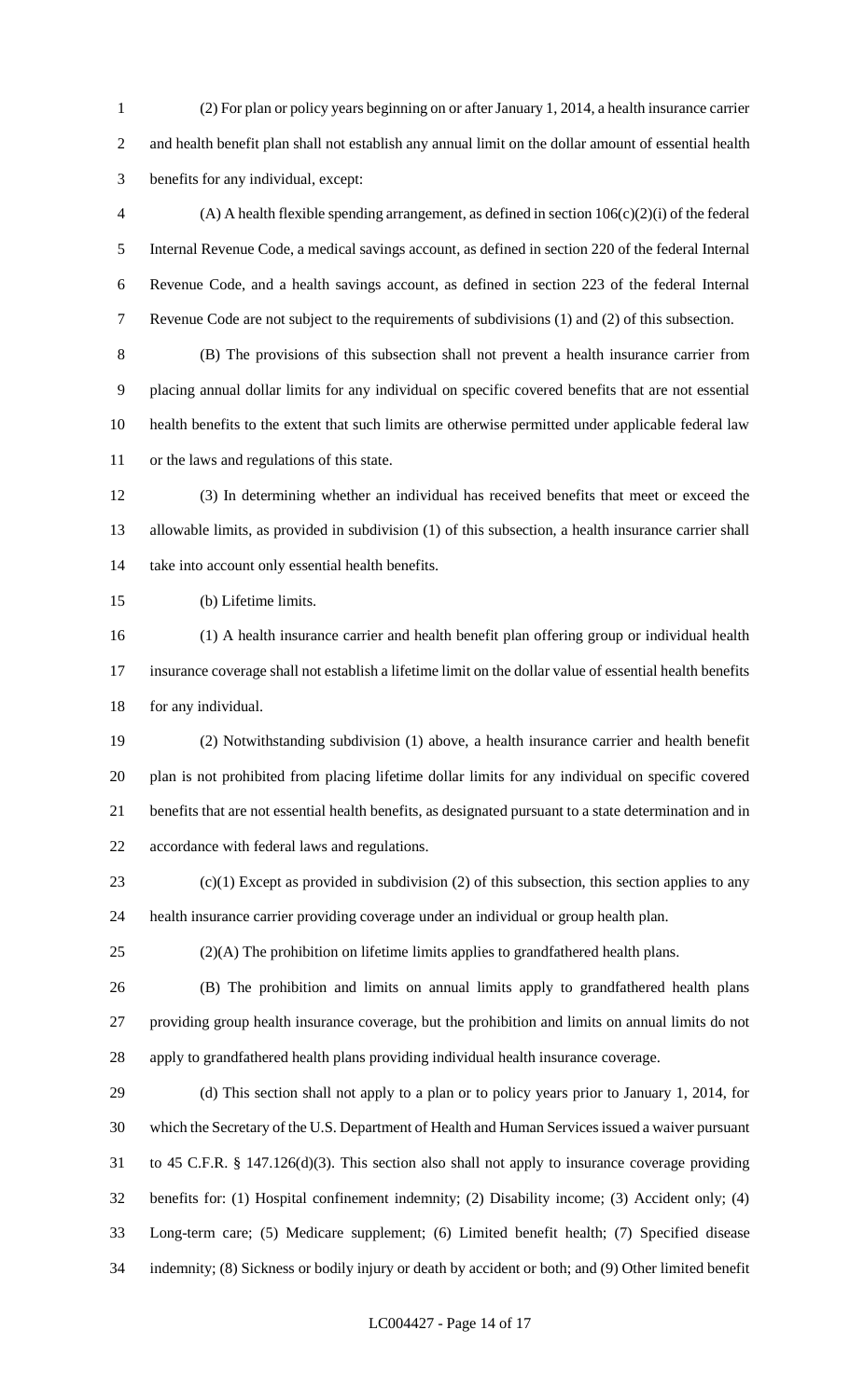policies.

 (e) If the commissioner of the office of the health insurance commissioner determines that the corresponding provision of the federal Patient Protection and Affordable Care Act has been 4 declared invalid by a final judgment of the federal judicial branch or has been repealed by an act of Congress, on the date of the commissioner's determination this section shall have its effectiveness suspended indefinitely, and the commissioner shall take no action to enforce this section. Nothing in this subsection shall be construed to limit the authority of the Commissioner to regulate health insurance under existing state law. SECTION 9. Section 27-41-76 of the General Laws in Chapter 27-41 entitled "Health Maintenance Organizations" is hereby amended to read as follows: **27-41-76. Prohibition on annual and lifetime limits.** (a) Annual limits. (1) For plan or policy years beginning prior to January 1, 2014, for any individual, a health maintenance organization subject to the jurisdiction of the commissioner under this chapter may establish an annual limit on the dollar amount of benefits that are essential health benefits provided the restricted annual limit is not less than the following: (A) For a plan or policy year beginning after September 22, 2011, but before September 23, 2012 -- one million two hundred fifty thousand dollars (\$1,250,000); and (B) For a plan or policy year beginning after September 22, 2012, but before January 1, 2014 -- two million dollars (\$2,000,000). (2) For plan or policy years beginning on or after January 1, 2014, a health maintenance organization shall not establish any annual limit on the dollar amount of essential health benefits for any individual, except: (A) A health flexible spending arrangement, as defined in section 106(c)(2)(i) of the federal Internal Revenue Code, a medical savings account, as defined in section 220 of the federal Internal Revenue Code, and a health savings account, as defined in section 223 of the federal Internal Revenue Code are not subject to the requirements of subdivisions (1) and (2) of this subsection. (B) The provisions of this subsection shall not prevent a health maintenance organization from placing annual dollar limits for any individual on specific covered benefits that are not essential health benefits to the extent that such limits are otherwise permitted under applicable federal law or the laws and regulations of this state. (3) In determining whether an individual has received benefits that meet or exceed the allowable limits, as provided in subdivision (1) of this subsection, a health maintenance

organization shall take into account only essential health benefits.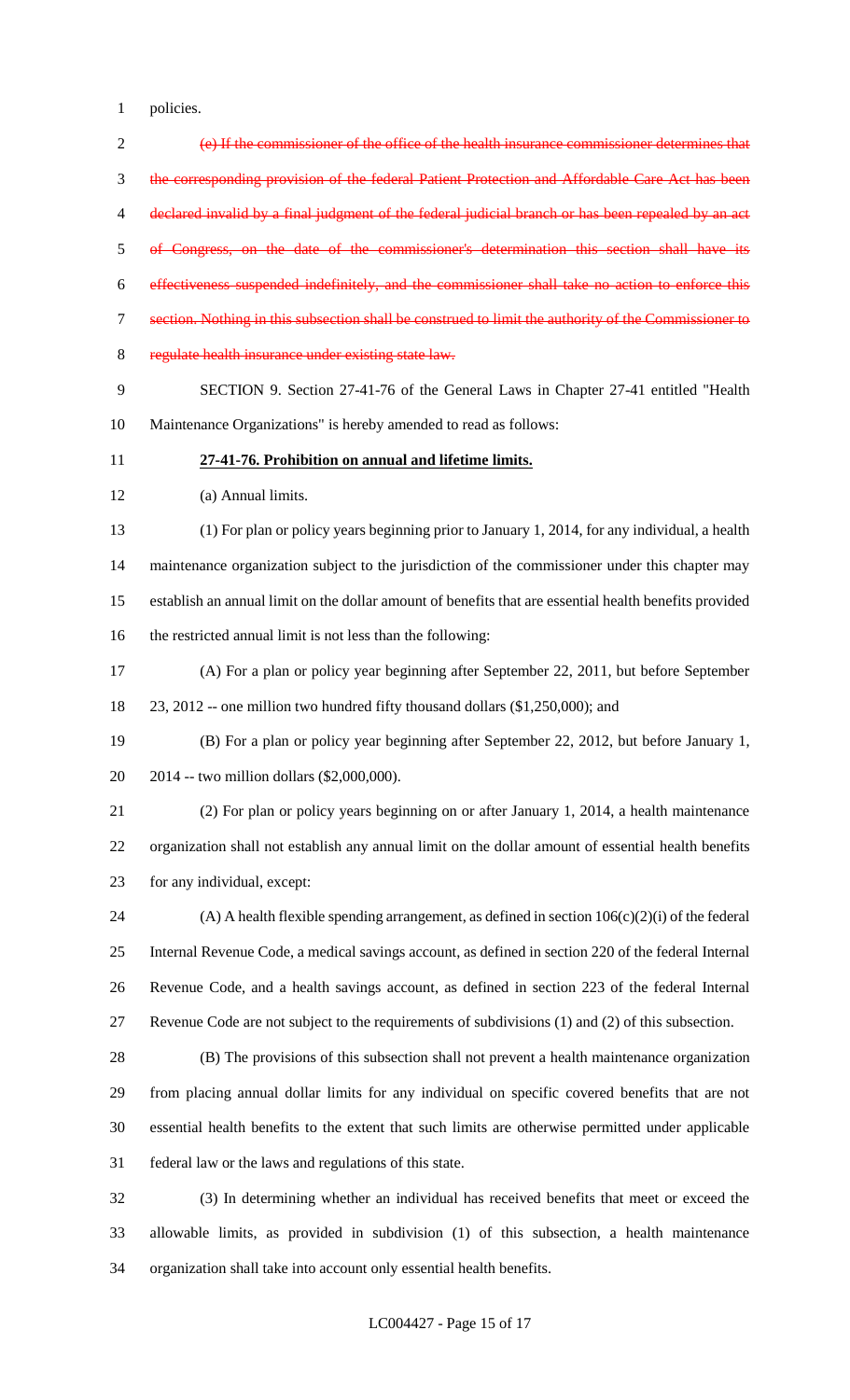(b) Lifetime limits.

 (1) A health insurance carrier and health benefit plan offering group or individual health insurance coverage shall not establish a lifetime limit on the dollar value of essential health benefits for any individual.

 (2) Notwithstanding subdivision (1) above, a health insurance carrier and health benefit plan is not prohibited from placing lifetime dollar limits for any individual on specific covered benefits that are not essential health benefits in accordance with federal laws and regulations.

 (c)(1) The provisions of this section relating to lifetime limits apply to any health maintenance organization or health insurance carrier providing coverage under an individual or group health plan, including grandfathered health plans.

 (2) The provisions of this section relating to annual limits apply to any health maintenance organization or health insurance carrier providing coverage under a group health plan, including grandfathered health plans, but the prohibition and limits on annual limits do not apply to grandfathered health plans providing individual health insurance coverage.

 (d) This section shall not apply to a plan or to policy years prior to January 1, 2014, for which the Secretary of the U.S. Department of Health and Human Services issued a waiver pursuant to 45 C.F.R. § 147.126(d)(3). This section also shall not apply to insurance coverage providing benefits for: (1) Hospital confinement indemnity; (2) Disability income; (3) Accident only; (4) Long-term care; (5) Medicare supplement; (6) Limited benefit health; (7) Specified disease indemnity; (8) Sickness or bodily injury or death by accident or both; and (9) Other limited benefit policies.

 (e) If the commissioner of the office of the health insurance commissioner determines that 23 the corresponding provision of the federal Patient Protection and Affordable Care Act has been 24 declared invalid by a final judgment of the federal judicial branch or has been repealed by an act of Congress, on the date of the commissioner's determination this section shall have its effectiveness suspended indefinitely, and the commissioner shall take no action to enforce this section. Nothing in this subsection shall be construed to limit the authority of the Commissioner to 28 regulate health insurance under existing state law.

SECTION 10. This act shall take effect on January 1, 2024.

======== LC004427 ========